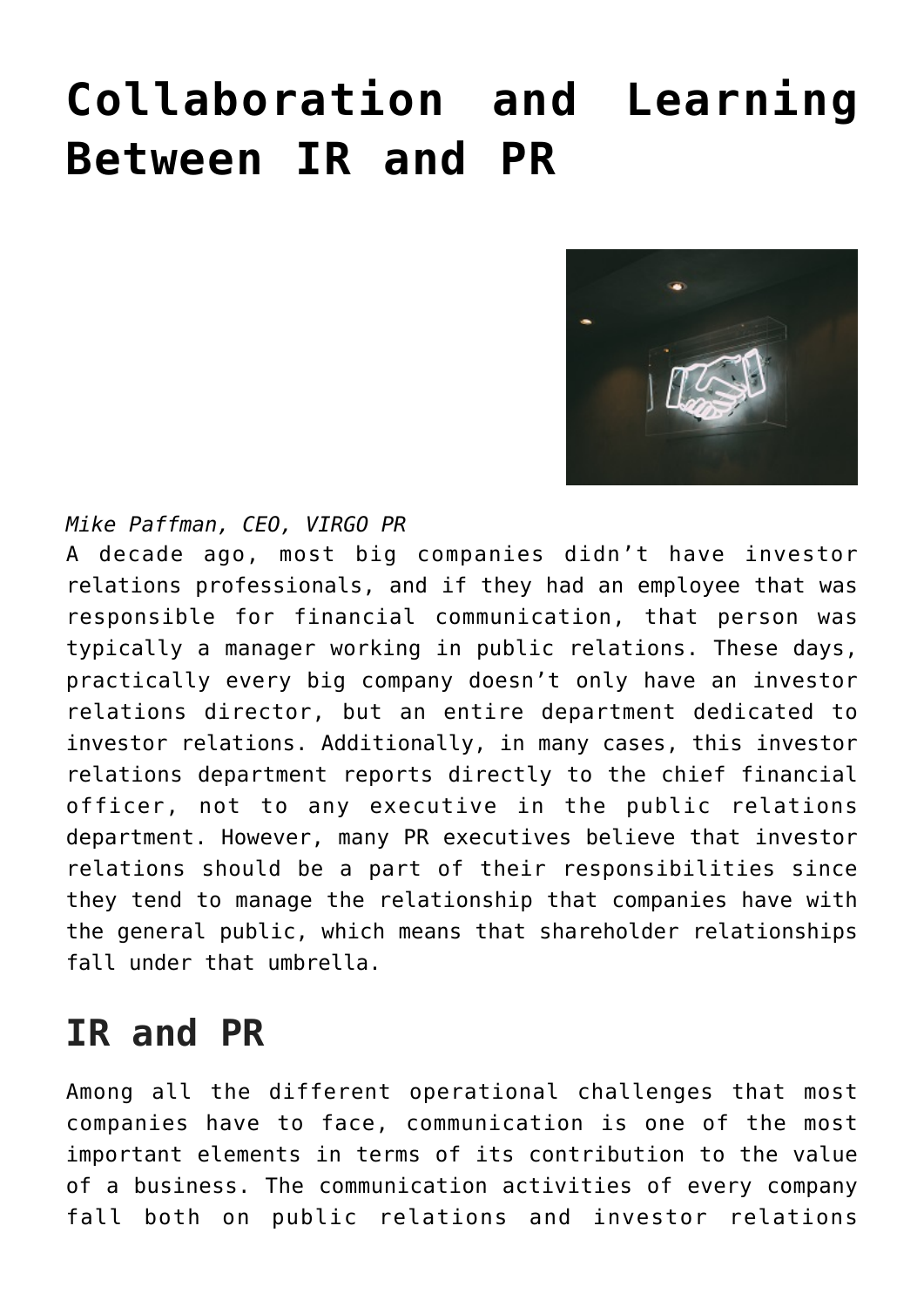departments. However, for many years, despite their similarities, these two departments have had limited communication. For some of the top brands and corporations, each piece of communication should be aligned, coordinated, and consistent. Those communications include internal, corporate, and customer, along with investor and public relations. When companies are able to align their communication strategies, they will generate better visibility with the target audience, a higher market cap, and an increase in sales.

## **Collaboration**

If investor relations and public relations departments don't collaborate, companies risk damaging their reputation and leaving a notable amount of shareholder value aside. Companies can't separate the impact of an article about them that was published in a notable outlet from the impact of reports done on that brand by an analyst. That's why investor relations and public relations departments have to be coordinated. This is because businesses shouldn't tell outlets, the public, and analysts different things.

## **Learning**

One of the common misconceptions about investor relations departments is that PR professionals don't have the necessary understanding of the financial aspect of managing a company and that they, therefore, aren't qualified for investor relations departments. However, customers, investors, and other stakeholders don't have the distinction that companies have regarding [PR](http://www.virgo-pr.com/) and IR departments. That distinction is based on their individual tasks and functions when they're looking for information or a perspective on a brand. That's why it's important for companies to ensure that both PR and IR departments understand where they intersect, what the target